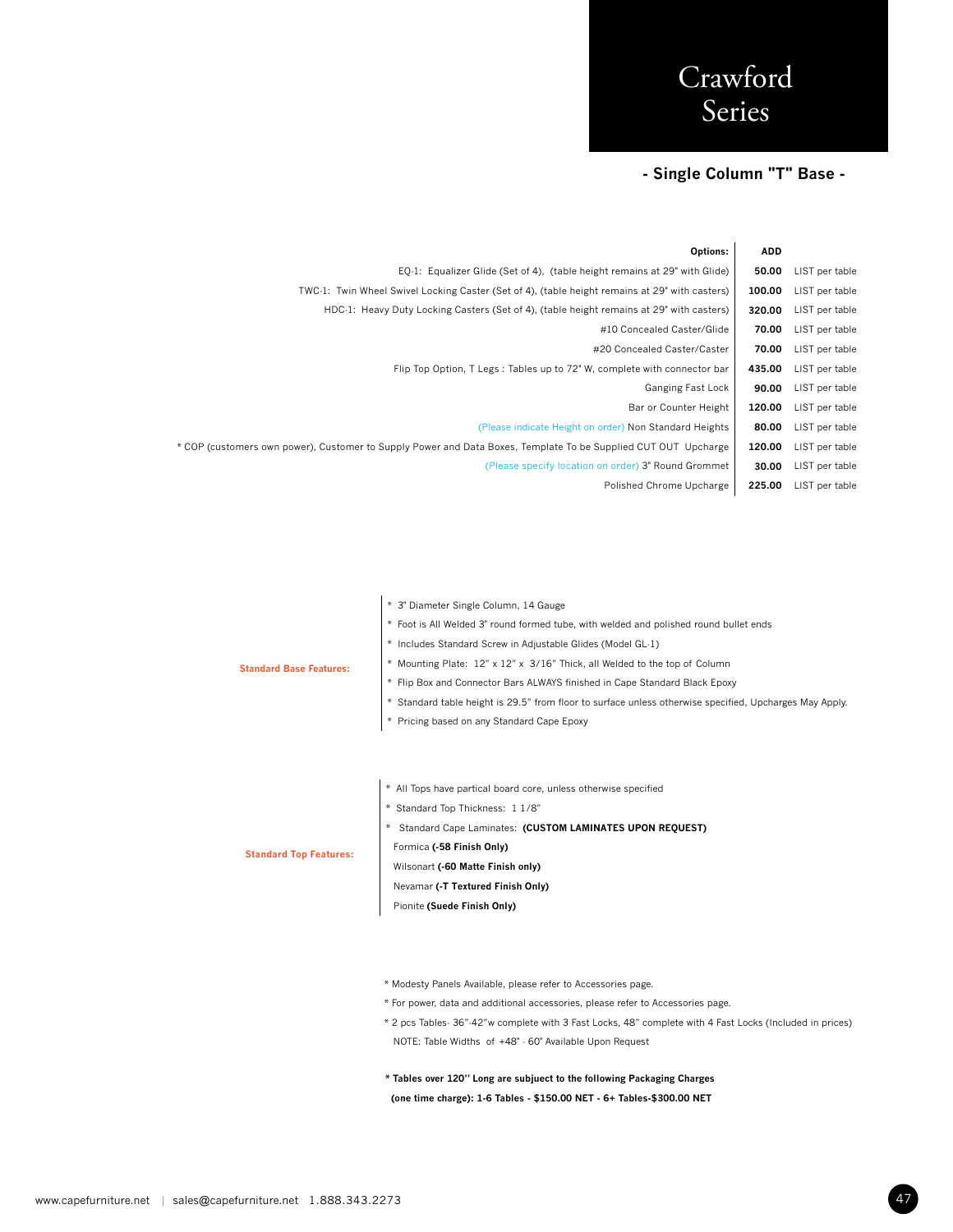#### **HOW TO READ CODES: REC 2096 S 202-2-20**

**REC** = Rectangular

**2096** = Top Size: 20" x 96"

**S 202-2-20=** S=Includes Support Stretchers -**202**=Model 202 Crawford,

-**2**=2 "T" Legs, -**20**=20" Base Spread

**NOTE**: **MP**=Offset Mounting Plate-Column is welded to the ouside of the mounting plate to

accommodate smaller top

**Crawford** Series

**- Single Column "T" Base -** 

Rectangular



|            | Model # |          | Rectangular    |    | Size          | Wt. | ST <sub>1</sub> | ST <sub>2</sub> | ST <sub>3</sub> | ST <sub>4</sub> | ST <sub>5</sub> | ST <sub>6</sub> | ST7  |
|------------|---------|----------|----------------|----|---------------|-----|-----------------|-----------------|-----------------|-----------------|-----------------|-----------------|------|
|            |         |          |                | A  | B<br>$\times$ |     |                 |                 |                 |                 |                 |                 |      |
| REC        | 20      | 36       | $202 - 2 - 20$ | 20 | 36            | 69  | 993             | 1036            | 1163            | 1227            | 1259            | 1418            | 1737 |
| <b>REC</b> | 20      | 42       | $202 - 2 - 20$ | 20 | 42            | 73  | 1029            | 1078            | 1227            | 1301            | 1339            | 1525            | 1896 |
| <b>REC</b> | 20      | 48       | $202 - 2 - 20$ | 20 | 48            | 77  | 1064            | 1121            | 1291            | 1376            | 1418            | 1631            | 2056 |
| <b>REC</b> | 20      | 54       | $202 - 2 - 20$ | 20 | 54            | 82  | 1100            | 1163            | 1355            | 1450            | 1498            | 1737            | 2215 |
| <b>REC</b> | 20      | 60       | $202 - 2 - 20$ | 20 | 60            | 86  | 1135            | 1206            | 1418            | 1525            | 1578            | 1843            | 2375 |
| <b>REC</b> | 20      | 72       | $202 - 2 - 20$ | 20 | 72            | 94  | 1206            | 1291            | 1546            | 1673            | 1737            | 2056            | 2693 |
| <b>REC</b> | 20      | 84<br>S  | 202-2-20-S*    | 20 | 84            | 113 | 1485            | 1584            | 1881            | 2030            | 2104            | 2476            | 3220 |
| <b>REC</b> | 20      | 96<br>S  | 202-2-20-S*    | 20 | 96            | 122 | 1555            | 1669            | 2009            | 2179            | 2264            | 2689            | 3539 |
| <b>REC</b> | 20      | 120<br>S | 202-2-20-S*    | 20 | 120           | 138 | 1697            | 1839            | 2264            | 2476            | 2583            | 3114            | 4176 |
| <b>REC</b> | 20      | 144<br>S | 202-2-20-S*    | 20 | 144           | 155 | 1839            | 2009            | 2519            | 2774            | 2901            | 3539            | 4814 |
|            |         |          |                |    |               |     |                 |                 |                 |                 |                 |                 |      |

S\* includes 2pcs -"L" shape steel support stretchers, screwed 18" from the edge of the top to prevent bowing

| <b>REC</b> | 24 | 36        | 202-2-23       | 24 | 36  | 76  | 1036 | 1087 | 1240 | 1316 | 1355 | 1546 | 1928 |
|------------|----|-----------|----------------|----|-----|-----|------|------|------|------|------|------|------|
| <b>REC</b> | 24 | 42        | 202-2-23       | 24 | 42  | 81  | 1078 | 1138 | 1316 | 1406 | 1450 | 1673 | 2120 |
| REC        | 24 | 48        | 202-2-23       | 24 | 48  | 86  | 1121 | 1189 | 1393 | 1495 | 1546 | 1801 | 2311 |
| REC        | 24 | 54        | 202-2-23       | 24 | 54  | 91  | 1163 | 1240 | 1469 | 1584 | 1641 | 1928 | 2502 |
| <b>REC</b> | 24 | 60        | $202 - 2 - 23$ | 24 | 60  | 96  | 1206 | 1291 | 1546 | 1673 | 1737 | 2056 | 2693 |
| <b>REC</b> | 24 | 72        | 202-2-23       | 24 | 72  | 106 | 1291 | 1393 | 1699 | 1852 | 1928 | 2311 | 3076 |
| <b>REC</b> | 24 | 84<br>S   | 202-2-23-S*    | 24 | 84  | 127 | 1584 | 1703 | 2060 | 2238 | 2328 | 2774 | 3666 |
| <b>REC</b> | 24 | 96<br>S   | 202-2-23-S*    | 24 | 96  | 137 | 1669 | 1805 | 2213 | 2417 | 2519 | 3029 | 4049 |
| <b>REC</b> | 24 | 120<br>-S | 202-2-23-S*    | 24 | 120 | 157 | 1839 | 2009 | 2519 | 2774 | 2901 | 3539 | 4814 |
| <b>REC</b> | 24 | 144<br>S  | 202-2-23-S*    | 24 | 144 | 177 | 2009 | 2213 | 2825 | 3131 | 3284 | 4049 | 5579 |
|            |    |           |                |    |     |     |      |      |      |      |      |      |      |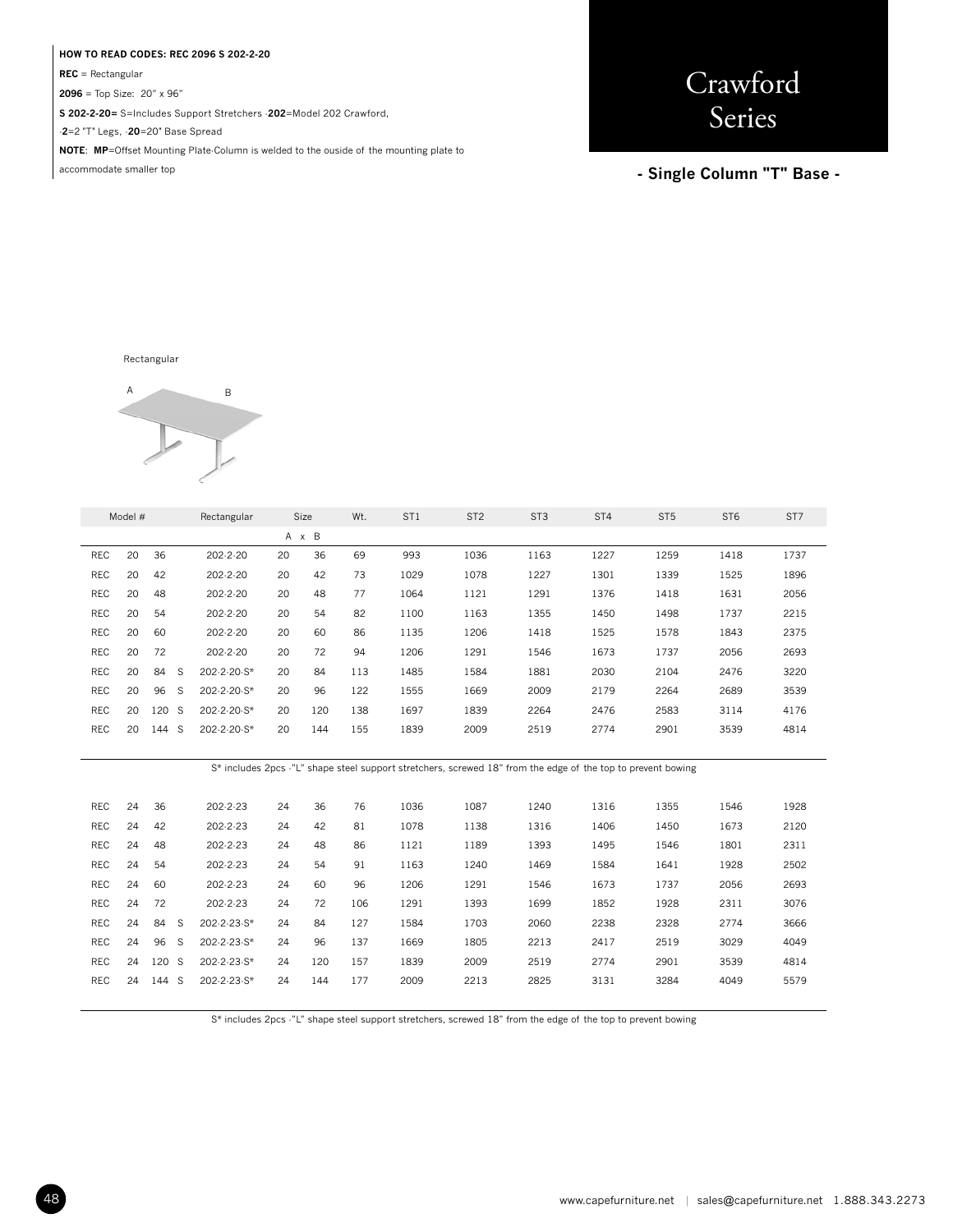**- Single Column "T" Base -** 

Rectangular



|            | Model # |       | Rectangular       | Size |       | Wt. | ST <sub>1</sub> | ST <sub>2</sub> | ST <sub>3</sub>                                                                                              | ST <sub>4</sub> | ST <sub>5</sub> | ST <sub>6</sub> | ST7  |
|------------|---------|-------|-------------------|------|-------|-----|-----------------|-----------------|--------------------------------------------------------------------------------------------------------------|-----------------|-----------------|-----------------|------|
|            |         |       |                   |      | A x B |     |                 |                 |                                                                                                              |                 |                 |                 |      |
| REC        | 30      | 36    | 202-2-28          | 30   | 36    | 88  | 1121            | 1185            | 1376                                                                                                         | 1471            | 1519            | 1758            | 2236 |
| <b>REC</b> | 30      | 42    | 202-2-28          | 30   | 42    | 94  | 1174            | 1248            | 1471                                                                                                         | 1583            | 1639            | 1918            | 2476 |
| <b>REC</b> | 30      | 48    | 202-2-28          | 30   | 48    | 100 | 1227            | 1312            | 1567                                                                                                         | 1695            | 1758            | 2077            | 2715 |
| <b>REC</b> | 30      | 54    | 202-2-28          | 30   | 54    | 106 | 1280            | 1376            | 1663                                                                                                         | 1806            | 1878            | 2236            | 2954 |
| <b>REC</b> | 30      | 60    | 202-2-28          | 30   | 60    | 113 | 1333            | 1440            | 1758                                                                                                         | 1918            | 1997            | 2396            | 3193 |
| <b>REC</b> | 30      | 72    | 202-2-28          | 30   | 72    | 125 | 1440            | 1567            | 1950                                                                                                         | 2141            | 2236            | 2715            | 3671 |
| <b>REC</b> | 30      | 84    | S<br>202-2-28-S*  | 30   | 84    | 149 | 1754            | 1903            | 2349                                                                                                         | 2572            | 2684            | 3241            | 4357 |
| <b>REC</b> | 30      | 96    | -S<br>202-2-28-S* | 30   | 96    | 161 | 1860            | 2030            | 2540                                                                                                         | 2795            | 2923            | 3560            | 4835 |
| <b>REC</b> | 30      | 120 S | 202-2-28-S*       | 30   | 120   | 186 | 2073            | 2285            | 2923                                                                                                         | 3241            | 3401            | 4198            | 5791 |
| <b>REC</b> | 30      | 144 S | 202-2-28-S*       | 30   | 144   | 211 | 2285            | 2540            | 3305                                                                                                         | 3688            | 3879            | 4835            | 6748 |
|            |         |       |                   |      |       |     |                 |                 |                                                                                                              |                 |                 |                 |      |
|            |         |       |                   |      |       |     |                 |                 | S* includes 2pcs -"L" shape steel support stretchers, screwed 18" from the edge of the top to prevent bowing |                 |                 |                 |      |
|            |         |       |                   |      |       |     |                 |                 |                                                                                                              |                 |                 |                 |      |
| <b>REC</b> | 36      | 48    | 202-2-28          | 36   | 48    | 110 | 1312            | 1414            | 1720                                                                                                         | 1873            | 1950            | 2332            | 3097 |
| <b>REC</b> | 36      | 54    | 202-2-28          | 36   | 54    | 118 | 1376            | 1491            | 1835                                                                                                         | 2007            | 2093            | 2523            | 3384 |
| <b>REC</b> | 36      | 60    | 202-2-28          | 36   | 60    | 125 | 1440            | 1567            | 1950                                                                                                         | 2141            | 2236            | 2715            | 3671 |
| <b>REC</b> | 36      | 72    | 202-2-28          | 36   | 72    | 140 | 1567            | 1720            | 2179                                                                                                         | 2409            | 2523            | 3097            | 4245 |
| <b>REC</b> | 36      | 84 S  | 202-2-28-S*       | 36   | 84    | 166 | 1903            | 2081            | 2617                                                                                                         | 2884            | 3018            | 3688            | 5026 |
| REC        | 36      | 96 S  | 202-2-28-S*       | 36   | 96    | 181 | 2030            | 2234            | 2846                                                                                                         | 3152            | 3305            | 4070            | 5600 |
| <b>REC</b> | 36      | 120 S | 202-2-28-S*       | 36   | 120   | 211 | 2285            | 2540            | 3305                                                                                                         | 3688            | 3879            | 4835            | 6748 |
| <b>REC</b> | 36      | 144 S | 202-2-28-S*       | 36   | 144   | 241 | 2540            | 2846            | 3764                                                                                                         | 4223            | 4453            | 5600            | 7895 |
|            |         |       |                   |      |       |     |                 |                 |                                                                                                              |                 |                 |                 |      |
|            |         |       |                   |      |       |     |                 |                 | S* includes 2pcs -"L" shape steel support stretchers, screwed 18" from the edge of the top to prevent bowing |                 |                 |                 |      |
|            |         |       |                   |      |       |     |                 |                 |                                                                                                              |                 |                 |                 |      |
| <b>REC</b> | 42      | 60    | 202-2-28          | 42   | 60    | 138 | 1546            | 1695            | 2141                                                                                                         | 2364            | 2476            | 3033            | 4149 |
| <b>REC</b> | 42      | 72    | 202-2-28          | 42   | 72    | 155 | 1695            | 1873            | 2409                                                                                                         | 2676            | 2810            | 3480            | 4818 |
| REC        | 42      | 84    | S<br>202-2-28-S*  | 42   | 84    | 184 | 2051            | 2260            | 2884                                                                                                         | 3197            | 3353            | 4134            | 5696 |
| <b>REC</b> | 42      | 96    | S<br>202-2-28-S*  | 42   | 96    | 201 | 2200            | 2438            | 3152                                                                                                         | 3509            | 3688            | 4580            | 6365 |
| <b>REC</b> | 42      | 120 S | 202-2-28-S*       | 42   | 120   | 236 | 2498            | 2795            | 3688                                                                                                         | 4134            | 4357            | 5473            | 7704 |
| <b>REC</b> | 42      | 144 S | 202-2-28-S*       | 42   | 144   | 271 | 2795            | 3152            | 4223                                                                                                         | 4759            | 5026            | 6365            | 9043 |
|            |         |       |                   |      |       |     |                 |                 |                                                                                                              |                 |                 |                 |      |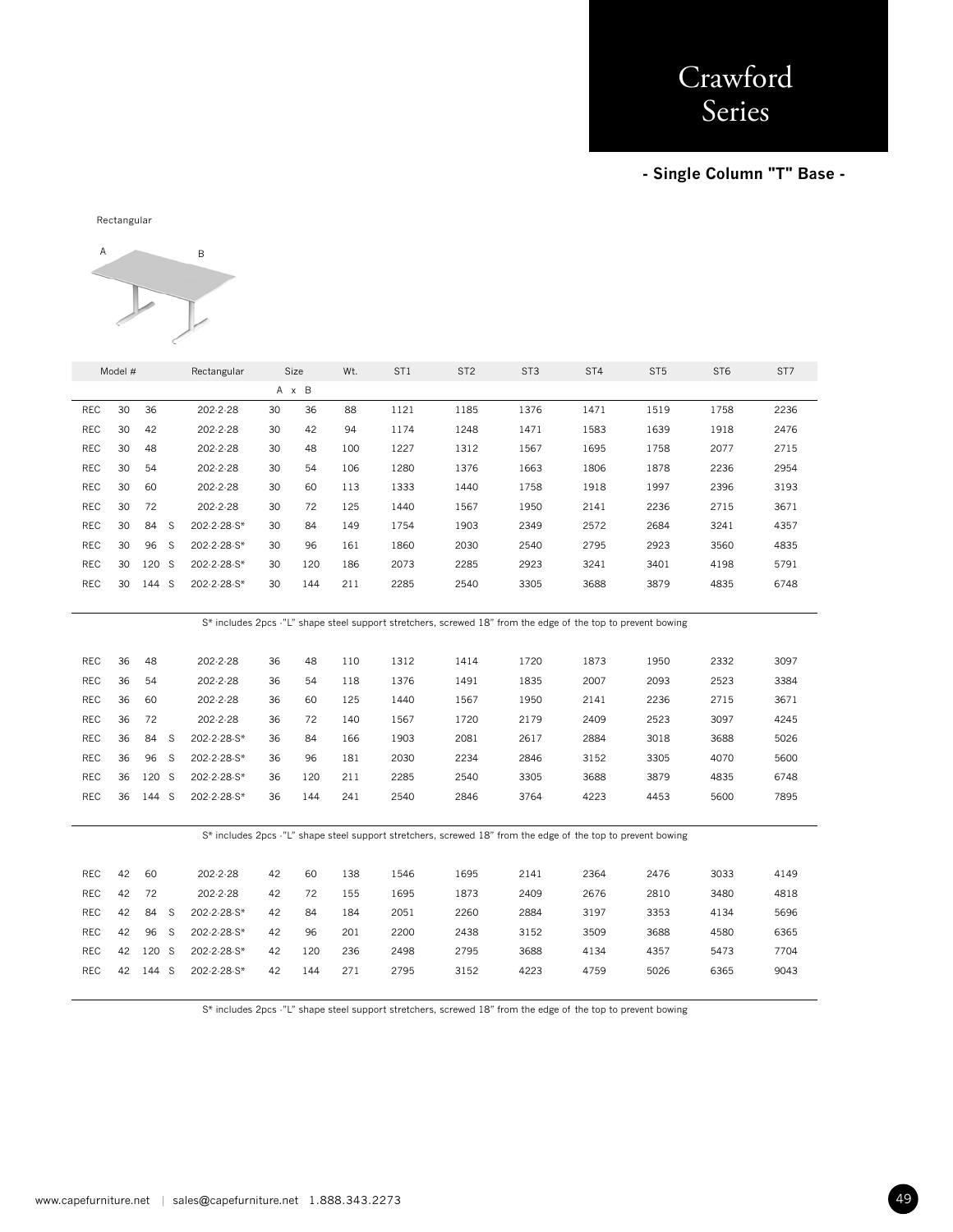## **- Single Column "T" Base -**

|               | Half Round |      |   | Trapazoid       |    |       |     |                 | Radius End Left |                 |      |                 | Radius End Right |      |  |
|---------------|------------|------|---|-----------------|----|-------|-----|-----------------|-----------------|-----------------|------|-----------------|------------------|------|--|
|               |            |      | B |                 | B  |       |     |                 |                 | В               | А    | A<br>B          |                  |      |  |
|               | Model #    |      |   | Half Round      |    | Size  | Wt. | ST <sub>1</sub> | ST <sub>2</sub> | ST <sub>3</sub> | ST4  | ST <sub>5</sub> | ST <sub>6</sub>  | ST7  |  |
|               |            |      |   |                 |    | A x B |     |                 |                 |                 |      |                 |                  |      |  |
| <b>HR</b>     | 24         | 48   |   | 202-2-20        | 24 | 48    | 94  | 1206            | 1291            | 1546            | 1673 | 1737            | 2056             | 2693 |  |
| ${\sf HR}$    | 30         | 60   |   | 202-2-23        | 30 | 60    | 121 | 1418            | 1546            | 1928            | 2120 | 2215            | 2693             | 3650 |  |
| $\mathsf{HR}$ | 36         | 72   |   | 202-2-28        | 36 | 72    | 150 | 1652            | 1822            | 2332            | 2587 | 2715            | 3352             | 4627 |  |
|               |            |      |   |                 |    |       |     |                 |                 |                 |      |                 |                  |      |  |
|               | Model #    |      |   | Trapazoid       |    | Size  | Wt. | ST <sub>1</sub> | ST <sub>2</sub> | ST <sub>3</sub> | ST4  | ST <sub>5</sub> | ST <sub>6</sub>  | ST7  |  |
|               |            |      |   |                 |    | A x B |     |                 |                 |                 |      |                 |                  |      |  |
| TR            | 24         | 48   |   | 202-2-20        | 24 | 48    | 94  | 1206            | 1291            | 1546            | 1673 | 1737            | 2056             | 2693 |  |
| TR            | 30         | 60   |   | 202-2-23        | 30 | 60    | 121 | 1418            | 1546            | 1928            | 2120 | 2215            | 2693             | 3650 |  |
| TR            | 36         | 72   |   | 202-2-28        | 36 | 72    | 150 | 1652            | 1822            | 2332            | 2587 | 2715            | 3352             | 4627 |  |
|               |            |      |   |                 |    |       |     |                 |                 |                 |      |                 |                  |      |  |
|               | Model #    |      |   | Radius End Left |    | Size  | Wt. | ST <sub>1</sub> | ST <sub>2</sub> | ST <sub>3</sub> | ST4  | ST <sub>5</sub> | ST <sub>6</sub>  | ST7  |  |
|               |            |      |   |                 |    | A x B |     |                 |                 |                 |      |                 |                  |      |  |
| REL           | 24         | 60   |   | 202-2-23        | 24 | 60    | 96  | 1206            | 1291            | 1546            | 1673 | 1737            | 2056             | 2693 |  |
| REL           | 24         | 72   |   | 202-2-23        | 24 | 72    | 106 | 1291            | 1393            | 1699            | 1852 | 1928            | 2311             | 3076 |  |
| REL           | 30         | 60   |   | 202-2-28        | 30 | 60    | 120 | 1397            | 1516            | 1873            | 2052 | 2141            | 2587             | 3480 |  |
| REL           | 30         | 72   |   | 202-2-28        | 30 | 72    | 133 | 1503            | 1644            | 2064            | 2275 | 2380            | 2906             | 3958 |  |
| <b>REL</b>    | 30         | 84   | S | 202-2-28-S*     | 30 | 84    | 156 | 1818            | 1979            | 2464            | 2706 | 2827            | 3433             | 4644 |  |
| REL           | 36         | 60   |   | 202-2-28        | 36 | 60    | 133 | 1508            | 1649            | 2072            | 2284 | 2389            | 2919             | 3977 |  |
| <b>REL</b>    | 36         | 72   |   | 202-2-28        | 36 | 72    | 150 | 1652            | 1822            | 2332            | 2587 | 2715            | 3352             | 4627 |  |
| REL           | 36         | 84 S |   | 202-2-28-S*     | 36 | 84    | 176 | 1988            | 2183            | 2770            | 3063 | 3209            | 3943             | 5409 |  |
|               |            |      |   |                 |    |       |     |                 |                 |                 |      |                 |                  |      |  |

S\* includes 2pcs -"L" shape steel support stretchers, screwed 18" from the edge of the top to prevent bowing

|            | Model # |    |   | Radius End Right |    | Size  | Wt. | ST <sub>1</sub> | ST <sub>2</sub> | ST <sub>3</sub> | ST <sub>4</sub> | ST <sub>5</sub> | ST <sub>6</sub> | ST <sub>7</sub> |
|------------|---------|----|---|------------------|----|-------|-----|-----------------|-----------------|-----------------|-----------------|-----------------|-----------------|-----------------|
|            |         |    |   |                  |    | A x B |     |                 |                 |                 |                 |                 |                 |                 |
| <b>RER</b> | 24      | 60 |   | 202-2-23         | 24 | 60    | 96  | 1206            | 1291            | 1546            | 1673            | 1737            | 2056            | 2693            |
| <b>RER</b> | 24      | 72 |   | 202-2-23         | 24 | 72    | 106 | 1291            | 1393            | 1699            | 1852            | 1928            | 2311            | 3076            |
| <b>RER</b> | 30      | 60 |   | 202-2-28         | 30 | 60    | 120 | 1397            | 1516            | 1873            | 2052            | 2141            | 2587            | 3480            |
| <b>RER</b> | 30      | 72 |   | 202-2-28         | 30 | 72    | 133 | 1503            | 1644            | 2064            | 2275            | 2380            | 2906            | 3958            |
| <b>RER</b> | 30      | 84 | S | 202-2-28-S*      | 30 | 84    | 156 | 1818            | 1979            | 2464            | 2706            | 2827            | 3433            | 4644            |
| <b>RER</b> | 36      | 60 |   | 202-2-28         | 36 | 60    | 133 | 1508            | 1649            | 2072            | 2284            | 2389            | 2919            | 3977            |
| <b>RER</b> | 36      | 72 |   | 202-2-28         | 36 | 72    | 150 | 1652            | 1822            | 2332            | 2587            | 2715            | 3352            | 4627            |
| <b>RER</b> | 36      | 84 | S | 202-2-28-S*      | 36 | 84    | 176 | 1988            | 2183            | 2770            | 3063            | 3209            | 3943            | 5409            |
|            |         |    |   |                  |    |       |     |                 |                 |                 |                 |                 |                 |                 |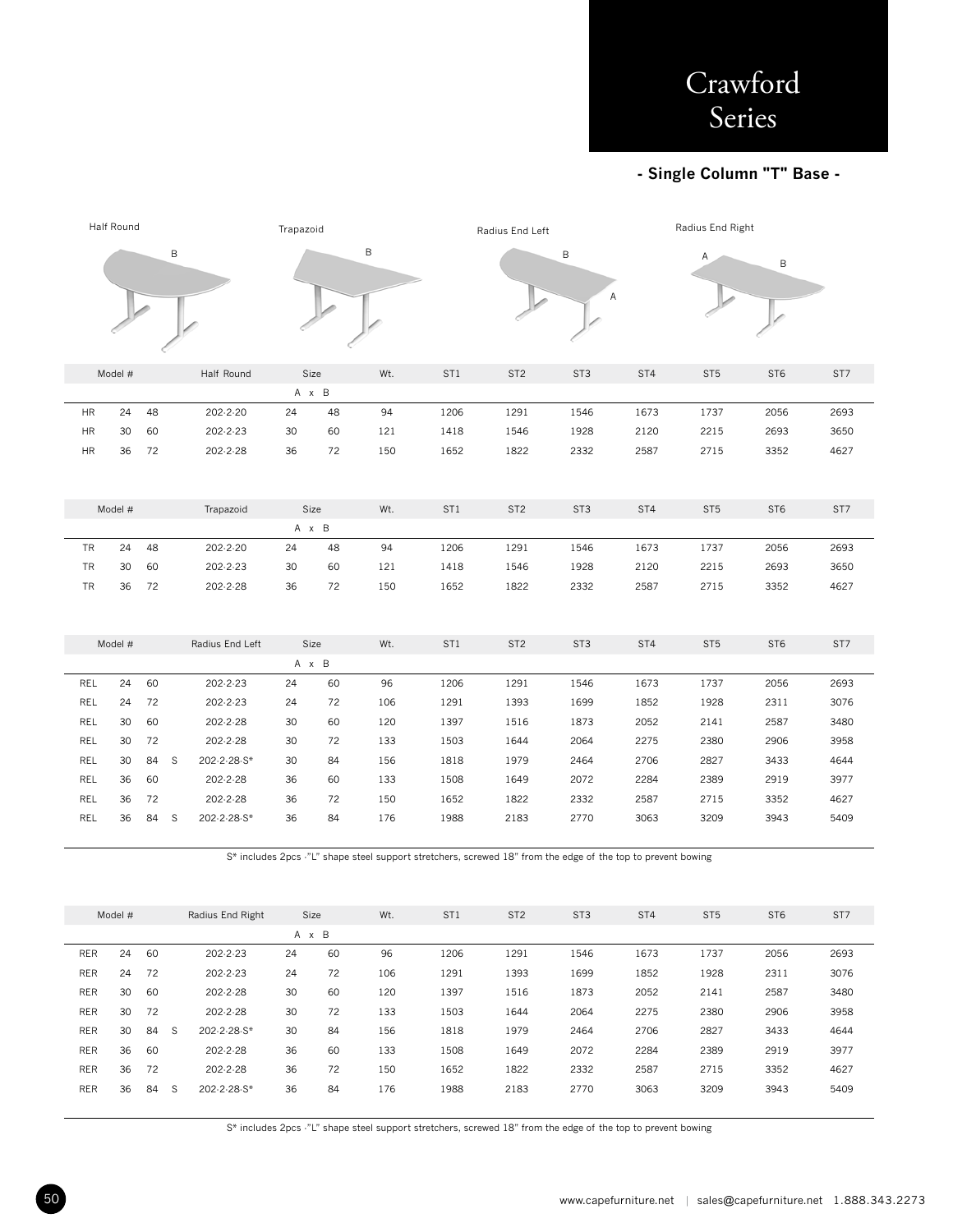## **- Single Column "T" Base -**



|                  | Model # |    |   | Radius 2 Ends |    | Size  | Wt. | ST <sub>1</sub> | ST <sub>2</sub> | ST <sub>3</sub> | ST <sub>4</sub> | ST <sub>5</sub> | ST <sub>6</sub> | ST <sub>7</sub> |
|------------------|---------|----|---|---------------|----|-------|-----|-----------------|-----------------|-----------------|-----------------|-----------------|-----------------|-----------------|
|                  |         |    |   |               |    | A x B |     |                 |                 |                 |                 |                 |                 |                 |
| R <sub>2</sub> R | 24      | 72 |   | 202-2-23      | 24 | 72    | 116 | 1376            | 1495            | 1852            | 2030            | 2120            | 2566            | 3458            |
| R <sub>2</sub> R | 24      | 84 | S | 202-2-23-S*   | 24 | 84    | 137 | 1669            | 1805            | 2213            | 2417            | 2519            | 3029            | 4049            |
| R <sub>2</sub> R | 24      | 96 | S | 202-2-23-S*   | 24 | 96    | 152 | 1796            | 1958            | 2442            | 2685            | 2806            | 3411            | 4623            |
| R <sub>2</sub> R | 30      | 72 |   | 202-2-28      | 30 | 72    | 135 | 1525            | 1669            | 2103            | 2319            | 2428            | 2970            | 4053            |
| R <sub>2</sub> R | 30      | 84 | S | 202-2-28-S*   | 30 | 84    | 156 | 1818            | 1979            | 2464            | 2706            | 2827            | 3433            | 4644            |
| R <sub>2</sub> R | 30      | 96 | S | 202-2-28-S*   | 30 | 96    | 176 | 1988            | 2183            | 2770            | 3063            | 3209            | 3943            | 5409            |
| R <sub>2</sub> R | 36      | 72 |   | 202-2-28      | 36 | 72    | 150 | 1652            | 1822            | 2332            | 2587            | 2715            | 3352            | 4627            |
| R <sub>2</sub> R | 36      | 84 | S | 202-2-28-S*   | 36 | 84    | 176 | 1988            | 2183            | 2770            | 3063            | 3209            | 3943            | 5409            |
| R <sub>2</sub> R | 36      | 96 | S | 202-2-28-S*   | 36 | 96    | 196 | 2158            | 2387            | 3076            | 3420            | 3592            | 4453            | 6174            |
|                  |         |    |   |               |    |       |     |                 |                 |                 |                 |                 |                 |                 |

|           | Model # |    | Wave          |    | Size  | Wt. | ST <sub>1</sub> | ST <sub>2</sub> | ST <sub>3</sub> | ST4  | ST <sub>5</sub> | ST <sub>6</sub> | ST7  |
|-----------|---------|----|---------------|----|-------|-----|-----------------|-----------------|-----------------|------|-----------------|-----------------|------|
|           |         |    |               |    | A x B |     |                 |                 |                 |      |                 |                 |      |
| <b>WV</b> | 24      | 60 | 202-2-23      | 24 | 60    | 111 | 1333            | 1444            | 1775            | 1941 | 2024            | 2438            | 3267 |
| <b>WV</b> | 24      | 72 | 202-2-23      | 24 | 72    | 116 | 1376            | 1495            | 1852            | 2030 | 2120            | 2566            | 3458 |
| WV        | 30      | 60 | 202-2-28      | 30 | 60    | 123 | 1418            | 1542            | 1911            | 2096 | 2189            | 2651            | 3575 |
| <b>WV</b> | 30      | 72 | 202-2-28      | 30 | 72    | 135 | 1525            | 1669            | 2103            | 2319 | 2428            | 2970            | 4053 |
| WV        | 36      | 60 | 202-2-28      | 36 | 60    | 140 | 1567            | 1720            | 2179            | 2409 | 2523            | 3097            | 4245 |
| WV        | 36      | 72 | 202-2-28      | 36 | 72    | 150 | 1652            | 1822            | 2332            | 2587 | 2715            | 3352            | 4627 |
|           |         |    |               |    |       |     |                 |                 |                 |      |                 |                 |      |
|           |         |    |               |    |       |     |                 |                 |                 |      |                 |                 |      |
|           | Model # |    | <b>Bullet</b> |    | Size  | Wt. | ST <sub>1</sub> | ST <sub>2</sub> | ST <sub>3</sub> | ST4  | ST <sub>5</sub> | ST <sub>6</sub> | ST7  |
|           |         |    |               |    | A x B |     |                 |                 |                 |      |                 |                 |      |
| <b>BU</b> | 24      | 60 | 202-2-23      | 24 | 60    | 106 | 1291            | 1393            | 1699            | 1852 | 1928            | 2311            | 3076 |
| <b>BU</b> | 30      | 48 | 202-2-28      | 30 | 48    | 110 | 1312            | 1414            | 1720            | 1873 | 1950            | 2332            | 3097 |
| <b>BU</b> | 30      | 60 | 202-2-28      | 30 | 60    | 120 | 1397            | 1516            | 1873            | 2052 | 2141            | 2587            | 3480 |
| <b>BU</b> | 30      | 72 | 202-2-28      | 30 | 72    | 133 | 1503            | 1644            | 2064            | 2275 | 2380            | 2906            | 3958 |
| <b>BU</b> | 36      | 48 | 202-2-28      | 36 | 48    | 120 | 1397            | 1516            | 1873            | 2052 | 2141            | 2587            | 3480 |
| <b>BU</b> | 36      | 60 | 202-2-28      | 36 | 60    | 135 | 1525            | 1669            | 2103            | 2319 | 2428            | 2970            | 4053 |
| BU        | 36      | 72 | 202-2-28      | 36 | 72    | 150 | 1652            | 1822            | 2332            | 2587 | 2715            | 3352            | 4627 |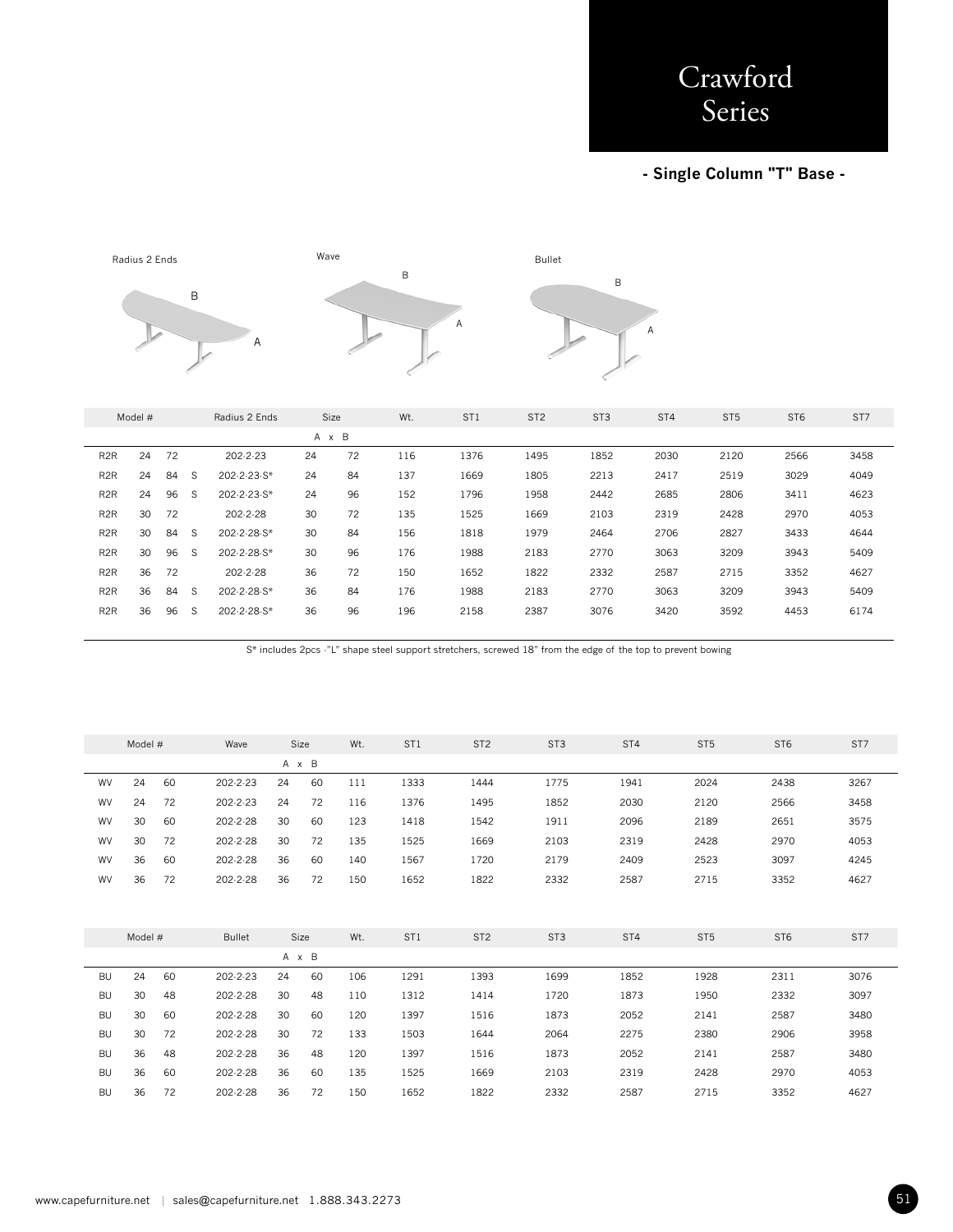### **- Single Column "T" Base -**



|           | Model # |     |              | Boatshape   |    | <b>Size</b> | Wt. | ST <sub>1</sub> | ST <sub>2</sub> | ST <sub>3</sub> | ST <sub>4</sub> | ST <sub>5</sub> | ST <sub>6</sub> | ST7  |
|-----------|---------|-----|--------------|-------------|----|-------------|-----|-----------------|-----------------|-----------------|-----------------|-----------------|-----------------|------|
|           |         |     |              |             |    | A x B       |     |                 |                 |                 |                 |                 |                 |      |
| BT        | 36      | 96  | <sub>S</sub> | 202-2-28-S* | 36 | 96          | 241 | 2540            | 2846            | 3764            | 4223            | 4453            | 5600            | 7895 |
| <b>BT</b> | 36      | 120 | -S           | 202-2-28-S* | 36 | 120         | 281 | 2880            | 3254            | 4376            | 4937            | 5218            | 6620            | 9425 |
| BT        | 36      | 144 | <sub>S</sub> | 202-2-28-S* | 36 | 144         | 281 | 2880            | 3254            | 4376            | 4937            | 5218            | 6620            | 9425 |
|           |         |     |              |             |    |             |     |                 |                 |                 |                 |                 |                 |      |
| BT        | 42      | 96  | S            | 202-2-28-S* | 42 | 96          | 241 | 2540            | 2846            | 3764            | 4223            | 4453            | 5600            | 7895 |
| <b>BT</b> | 42      | 120 | -S           | 202-2-28-S* | 42 | 120         | 281 | 2880            | 3254            | 4376            | 4937            | 5218            | 6620            | 9425 |
| BT        | 42      | 144 | -S           | 202-2-28-S* | 42 | 144         | 281 | 2880            | 3254            | 4376            | 4937            | 5218            | 6620            | 9425 |
|           |         |     |              |             |    |             |     |                 |                 |                 |                 |                 |                 |      |

S\* includes 2pcs -"L" shape steel support stretchers, screwed 18" from the edge of the top to prevent bowing

|           | Model # |     |              | Oval        | Size |       | Wt. | ST <sub>1</sub> | ST <sub>2</sub> | ST <sub>3</sub> | ST <sub>4</sub> | ST <sub>5</sub> | ST <sub>6</sub> | ST <sub>7</sub> |
|-----------|---------|-----|--------------|-------------|------|-------|-----|-----------------|-----------------|-----------------|-----------------|-----------------|-----------------|-----------------|
|           |         |     |              |             |      | A x B |     |                 |                 |                 |                 |                 |                 |                 |
| <b>OV</b> | 36      | 96  | S            | 202-2-28-S* | 36   | 96    | 241 | 2540            | 2846            | 3764            | 4223            | 4453            | 5600            | 7895            |
| <b>OV</b> | 36      | 120 | <sub>S</sub> | 202-2-28-S* | 36   | 120   | 281 | 2880            | 3254            | 4376            | 4937            | 5218            | 6620            | 9425            |
| <b>OV</b> | 36      | 144 | -S           | 202-2-28-S* | 36   | 144   | 281 | 2880            | 3254            | 4376            | 4937            | 5218            | 6620            | 9425            |
|           |         |     |              |             |      |       |     |                 |                 |                 |                 |                 |                 |                 |
| <b>OV</b> | 42      | 96  | -S           | 202-2-28-S* | 42   | 96    | 241 | 2446            | 2752            | 3670            | 4129            | 4358            | 5506            | 7801            |
| <b>OV</b> | 36      | 120 | -S           | 202-2-28-S* | 36   | 120   | 281 | 2880            | 3254            | 4376            | 4937            | 5218            | 6620            | 9425            |
| <b>OV</b> | 36      | 144 | -S           | 202-2-28-S* | 36   | 144   | 281 | 2880            | 3254            | 4376            | 4937            | 5218            | 6620            | 9425            |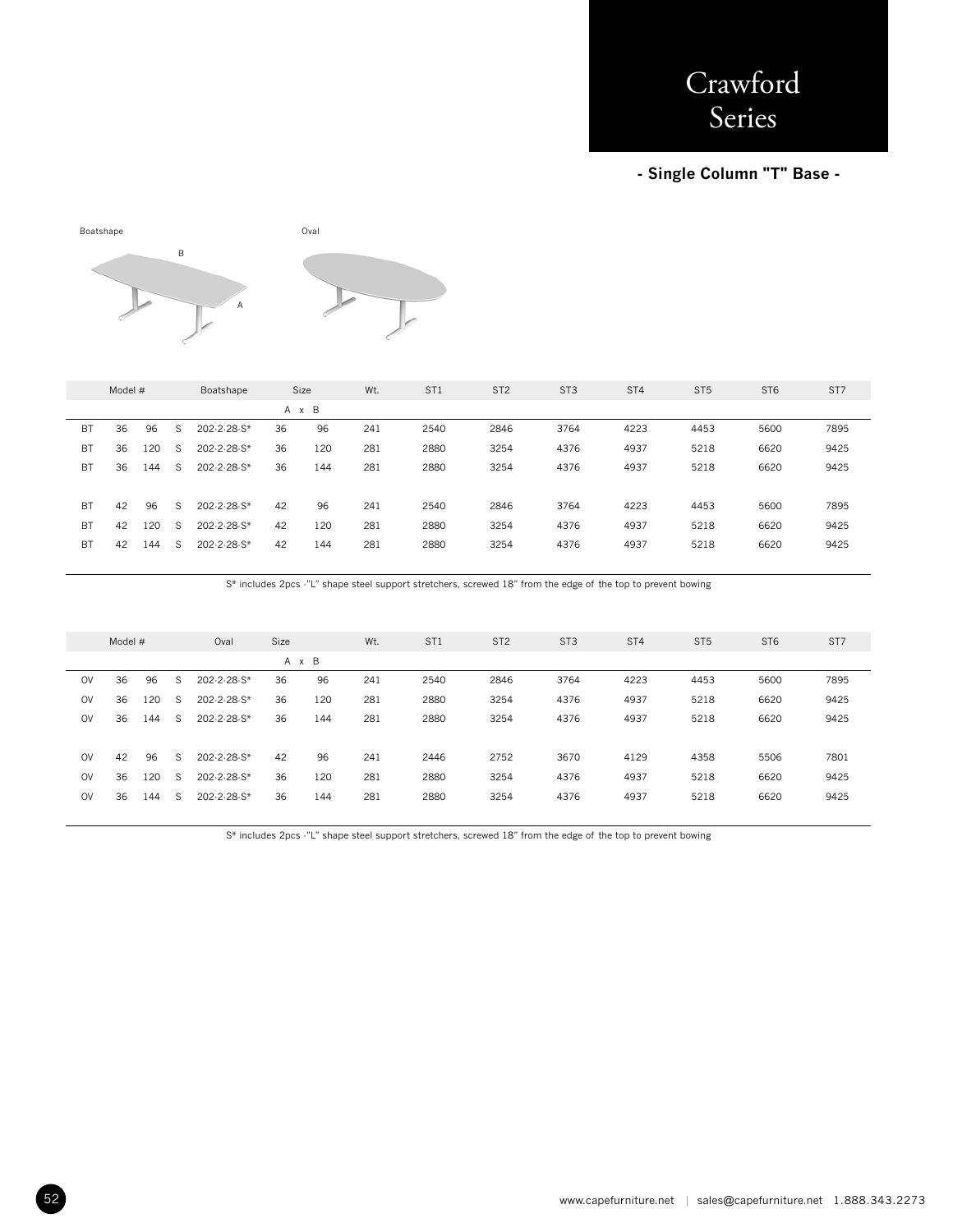### **- Double Column "T" Base -**

|                | <b>ADD</b> | Options:                                                                                                       |
|----------------|------------|----------------------------------------------------------------------------------------------------------------|
| LIST per table | 50.00      | EQ-1: Equalizer Glide (Set of 4), (table height remains at 29" with Glide)                                     |
| LIST per table | 100.00     | TWC-1: Twin Wheel Swivel Locking Caster (Set of 4), (table height remains at 29" with casters)                 |
| LIST per table | 320.00     | HDC-1: Heavy Duty Locking Casters (Set of 4), (table height remains at 29" with casters)                       |
| LIST per table | 70.00      | #10 Concealed Caster/Glide                                                                                     |
| LIST per table | 70.00      | #20 Concealed Caster/Caster                                                                                    |
| LIST per table | 435.00     | Flip Top Option, T Legs: Tables up to 72" W, complete with connector bar                                       |
| LIST per table | 90.00      | Ganging Fast Lock                                                                                              |
| LIST per table | 120.00     | Bar or Counter Height                                                                                          |
| LIST per table | 80.00      | (Please indicate Height on order) Non Standard Heights                                                         |
| LIST per table | 120.00     | * COP (customers own power), Customer to Supply Power and Data Boxes, Template To be Supplied CUT OUT Upcharge |
| LIST per table | 30.00      | (Please specify location on order) 3" Round Grommet                                                            |
| LIST per table | 250.00     | Polished Chrome Upcharge                                                                                       |
|                |            |                                                                                                                |

|                                | * 3" Diameter Single Column, 14 Gauge                                                                            |
|--------------------------------|------------------------------------------------------------------------------------------------------------------|
|                                | * Foot is All Welded 3" round formed tube, with welded and polished round bullet ends                            |
|                                | * All Double Column "T" Bases come Standard with under mount Chassis and Screw in Adjustable Glides (Model GL-1) |
| <b>Standard Base Features:</b> | * Mounting Plate: 12" x 12" x 3/16" Thick, all Welded to the top of Column                                       |
|                                | * Flip Box and Connector Bars ALWAYS finished in Cape Standard Black Epoxy                                       |
|                                | * Standard table height is 29.5" from floor to surface unless otherwise specified, Upcharges May Apply.          |
|                                | * Pricing based on any Standard Cape Epoxy                                                                       |
|                                |                                                                                                                  |
|                                |                                                                                                                  |
|                                | * All Tops have partical board core, unless otherwise specified                                                  |
|                                | * Standard Top Thickness: 1 1/8"                                                                                 |
|                                | * Standard Cape Laminates: (CUSTOM LAMINATES UPON REQUEST)                                                       |
| <b>Standard Top Features:</b>  | Formica (-58 Finish Only)                                                                                        |
|                                | Wilsonart (-60 Matte Finish only)                                                                                |
|                                | Nevamar (-T Textured Finish Only)                                                                                |
|                                | Arborite (-CA Cashmire Finish Only)                                                                              |
|                                | Pionite (Suede Finish Only)                                                                                      |
|                                |                                                                                                                  |
|                                |                                                                                                                  |
|                                | * Modesty Panels Available, please refer to Accessories page.                                                    |
|                                | * For power, data and additional accessories, please refer to Accessories page.                                  |
|                                | * 2 pcs Tables- 36"-42"w complete with 3 Fast Locks, 48" complete with 4 Fast Locks (Included in prices)         |

**\* Tables over 120" Long are subjuect to the following Packaging Charges (one time charge): 1-6 Tables - \$150.00 NET - 6+ Tables-\$300.00 NET**

NOTE: Table Widths of +48" - 60" Available Upon Request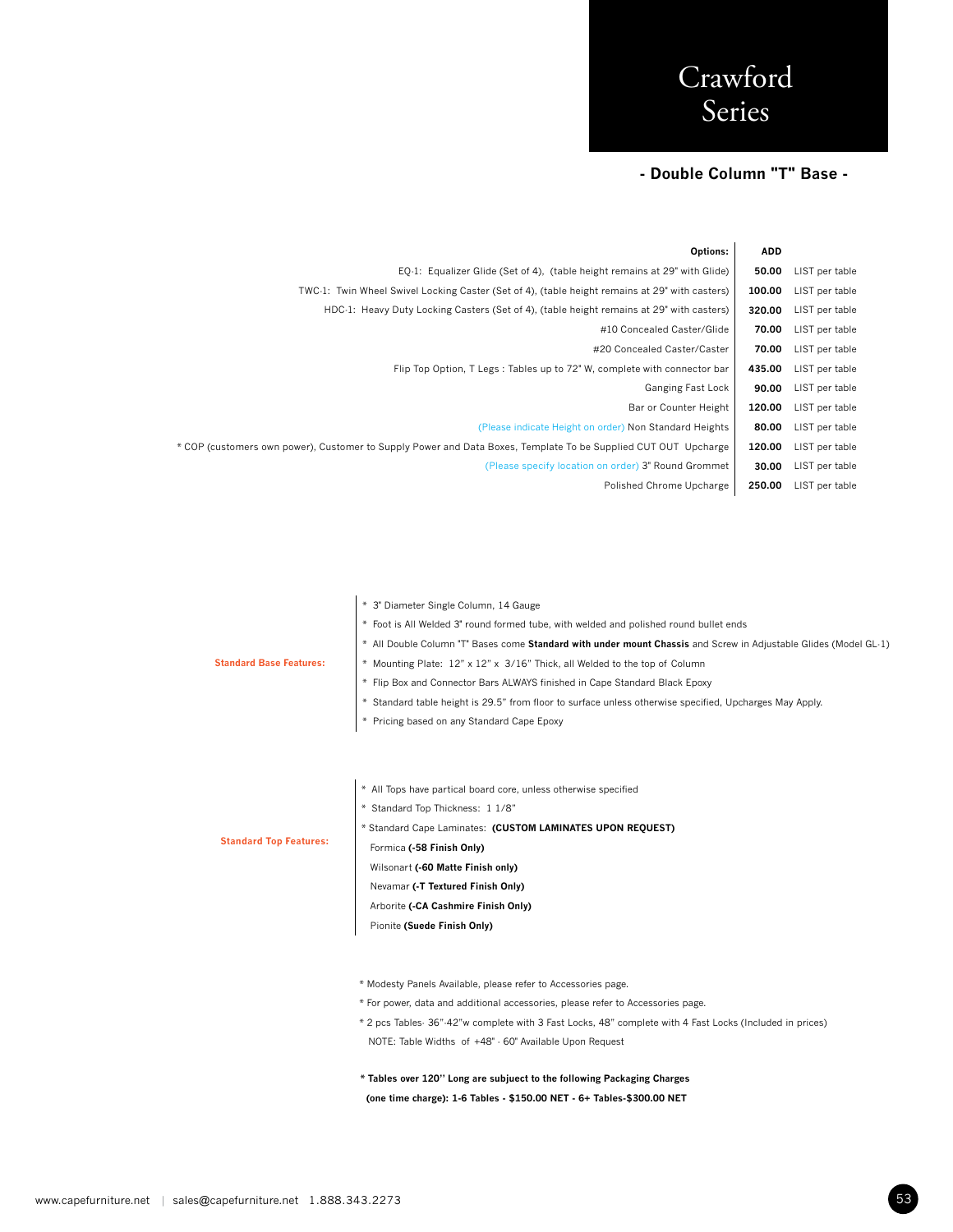#### **HOW TO READ CODES: REC 3684 202-2DC-28**

**REC** = Rectangular

**3684** = Top Size: 36" x 84"

**202-2DC-28= 202**=Model 202 Crawford, **2DC**=2 Double Column "T" Legs, **28**=28" Base Spread

**NOTE**: **MP**=Offset Mounting Plate-Column is welded to the ouside of the mounting plate to accommodate smaller top

# Crawford Series

### **- Double Column "T" Base -**

#### Rectangular



| Model #                                                                                             |    |     | Rectangular | Size  |     | Wt. | ST <sub>1</sub>                                                                                     | ST <sub>2</sub> | ST <sub>3</sub> | ST4  | ST <sub>5</sub> | ST <sub>6</sub> | ST7  |
|-----------------------------------------------------------------------------------------------------|----|-----|-------------|-------|-----|-----|-----------------------------------------------------------------------------------------------------|-----------------|-----------------|------|-----------------|-----------------|------|
|                                                                                                     |    |     |             | A x B |     |     |                                                                                                     |                 |                 |      |                 |                 |      |
| <b>REC</b>                                                                                          | 36 | 60  | 202-2DC-MP  | 36    | 60  | 130 | 2029                                                                                                | 2156            | 2539            | 2730 | 2826            | 3304            | 4260 |
| <b>REC</b>                                                                                          | 36 | 72  | 202-2DC-MP  | 36    | 72  | 145 | 2156                                                                                                | 2309            | 2768            | 2998 | 3113            | 3686            | 4834 |
| <b>REC</b>                                                                                          | 36 | 84  | 202-2DC-28  | 36    | 84  | 160 | 2284                                                                                                | 2462            | 2998            | 3266 | 3400            | 4069            | 5408 |
| <b>REC</b>                                                                                          | 36 | 96  | 202-2DC-28  | 36    | 96  | 175 | 2411                                                                                                | 2615            | 3227            | 3533 | 3686            | 4451            | 5981 |
| <b>REC</b>                                                                                          | 36 | 120 | 202-2DC-28  | 36    | 120 | 205 | 2666                                                                                                | 2921            | 3686            | 4069 | 4260            | 5216            | 7129 |
| REC                                                                                                 | 36 | 144 | 202-2DC-28  | 36    | 144 | 235 | 2921                                                                                                | 3227            | 4145            | 4604 | 4834            | 5981            | 8276 |
|                                                                                                     |    |     |             |       |     |     |                                                                                                     |                 |                 |      |                 |                 |      |
| All Double Column Bases come complete with under mount Chassis Support with Double Column "T" Bases |    |     |             |       |     |     |                                                                                                     |                 |                 |      |                 |                 |      |
|                                                                                                     |    |     |             |       |     |     |                                                                                                     |                 |                 |      |                 |                 |      |
| <b>REC</b>                                                                                          | 42 | 60  | 202-2DC-MP  | 42    | 60  | 148 | 2162                                                                                                | 2311            | 2757            | 2980 | 3092            | 3650            | 4765 |
| <b>REC</b>                                                                                          | 42 | 72  | 202-2DC-MP  | 42    | 72  | 165 | 2311                                                                                                | 2490            | 3025            | 3293 | 3427            | 4096            | 5435 |
| <b>REC</b>                                                                                          | 42 | 84  | 202-2DC-32  | 42    | 84  | 183 | 2460                                                                                                | 2668            | 3293            | 3605 | 3761            | 4542            | 6104 |
| <b>REC</b>                                                                                          | 42 | 96  | 202-2DC-32  | 42    | 96  | 200 | 2609                                                                                                | 2847            | 3561            | 3918 | 4096            | 4989            | 6774 |
| <b>REC</b>                                                                                          | 42 | 120 | 202-2DC-32  | 42    | 120 | 235 | 2906                                                                                                | 3204            | 4096            | 4542 | 4765            | 5881            | 8112 |
| REC                                                                                                 | 42 | 144 | 202-2DC-32  | 42    | 144 | 270 | 3204                                                                                                | 3561            | 4632            | 5167 | 5435            | 6774            | 9451 |
|                                                                                                     |    |     |             |       |     |     |                                                                                                     |                 |                 |      |                 |                 |      |
|                                                                                                     |    |     |             |       |     |     | All Double Column Bases come complete with under mount Chassis Support with Double Column "T" Bases |                 |                 |      |                 |                 |      |
|                                                                                                     |    |     |             |       |     |     |                                                                                                     |                 |                 |      |                 |                 |      |
| <b>REC</b>                                                                                          | 48 | 60  | 202-2DC-MP  | 42    | 60  | 148 | 2162                                                                                                | 2311            | 2757            | 2980 | 3092            | 3650            | 4765 |
| <b>REC</b>                                                                                          | 48 | 72  | 202-2DC-MP  | 42    | 72  | 165 | 2311                                                                                                | 2490            | 3025            | 3293 | 3427            | 4096            | 5435 |
| <b>REC</b>                                                                                          | 48 | 84  | 202-2DC-32  | 42    | 84  | 183 | 2460                                                                                                | 2668            | 3293            | 3605 | 3761            | 4542            | 6104 |
| <b>REC</b>                                                                                          | 48 | 96  | 202-2DC-32  | 42    | 96  | 200 | 2609                                                                                                | 2847            | 3561            | 3918 | 4096            | 4989            | 6774 |
| <b>REC</b>                                                                                          | 48 | 120 | 202-2DC-32  | 42    | 120 | 235 | 2906                                                                                                | 3204            | 4096            | 4542 | 4765            | 5881            | 8112 |
| <b>REC</b>                                                                                          | 48 | 144 | 202-2DC-32  | 42    | 144 | 270 | 3204                                                                                                | 3561            | 4632            | 5167 | 5435            | 6774            | 9451 |
|                                                                                                     |    |     |             |       |     |     |                                                                                                     |                 |                 |      |                 |                 |      |

All Double Column Bases come complete with under mount Chassis Support with Double Column "T" Bases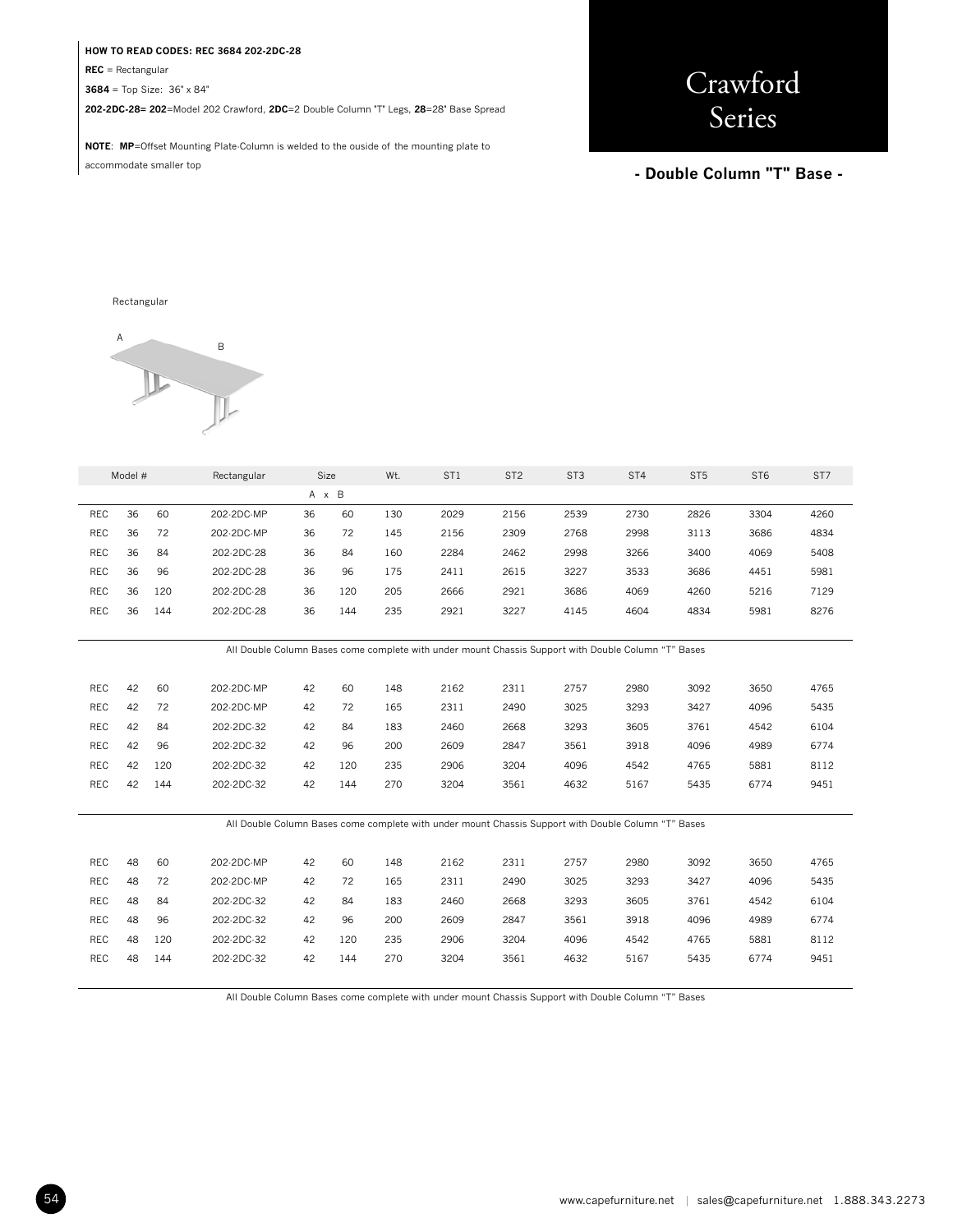**- Double Column "T" Base -** 



|           | Model # |     | Boatshape  | Size |     | Wt. | ST <sub>1</sub> | ST <sub>2</sub> | ST <sub>3</sub> | ST <sub>4</sub> | ST <sub>5</sub> | ST <sub>6</sub> | ST7   |
|-----------|---------|-----|------------|------|-----|-----|-----------------|-----------------|-----------------|-----------------|-----------------|-----------------|-------|
| A x B     |         |     |            |      |     |     |                 |                 |                 |                 |                 |                 |       |
| ВT        | 48      | 96  | 202-2DC-32 | 48   | 96  | 260 | 3119            | 3459            | 4479            | 4989            | 5244            | 6519            | 9069  |
| <b>BT</b> | 48      | 120 | 202-2DC-32 | 48   | 120 | 300 | 3459            | 3867            | 5091            | 5703            | 6009            | 7539            | 10599 |
| ВT        | 48      | 144 | 202-2DC-32 | 48   | 144 | 345 | 3841            | 4326            | 5779            | 6506            | 6869            | 8686            | 12320 |

All Double Column Bases come complete with under mount Chassis Support with Double Column "T" Bases

|    | Model # |     | Racetrack  |    | Size  | Wt. | ST <sub>1</sub> | ST <sub>2</sub> | ST <sub>3</sub> | ST <sub>4</sub> | ST <sub>5</sub> | ST <sub>6</sub> | ST <sub>7</sub> |
|----|---------|-----|------------|----|-------|-----|-----------------|-----------------|-----------------|-----------------|-----------------|-----------------|-----------------|
|    |         |     |            |    | A x B |     |                 |                 |                 |                 |                 |                 |                 |
| RT | 48      | 96  | 202-2DC-32 | 48 | 96    | 260 | 3119            | 3459            | 4479            | 4989            | 5244            | 6519            | 9069            |
| RT | 48      | 120 | 202-2DC-32 | 48 | 120   | 300 | 3459            | 3867            | 5091            | 5703            | 6009            | 7539            | 10599           |
| RT | 48      | 144 | 202-2DC-32 | 48 | 144   | 345 | 3841            | 4326            | 5779            | 6506            | 6869            | 8686            | 12320           |

All Double Column Bases come complete with under mount Chassis Support with Double Column "T" Bases

|    | Model # |     | Oval       |    | Size  | Wt. | ST <sub>1</sub> | ST <sub>2</sub> | ST <sub>3</sub> | ST <sub>4</sub> | ST <sub>5</sub> | ST <sub>6</sub> | ST <sub>7</sub> |
|----|---------|-----|------------|----|-------|-----|-----------------|-----------------|-----------------|-----------------|-----------------|-----------------|-----------------|
|    |         |     |            |    | A x B |     |                 |                 |                 |                 |                 |                 |                 |
| OV | 48      | 96  | 202-2DC-32 | 48 | 96    | 260 | 3119            | 3459            | 4479            | 4989            | 5244            | 6519            | 9069            |
| OV | 48      | 120 | 202-2DC-32 | 48 | 120   | 300 | 3459            | 3867            | 5091            | 5703            | 6009            | 7539            | 10599           |
| OV | 48      | 144 | 202-2DC-32 | 48 | 120   | 345 | 3841            | 4326            | 5779            | 6506            | 6869            | 8686            | 12320           |
|    |         |     |            |    |       |     |                 |                 |                 |                 |                 |                 |                 |

All Double Column Bases come complete with under mount Chassis Support with Double Column "T" Bases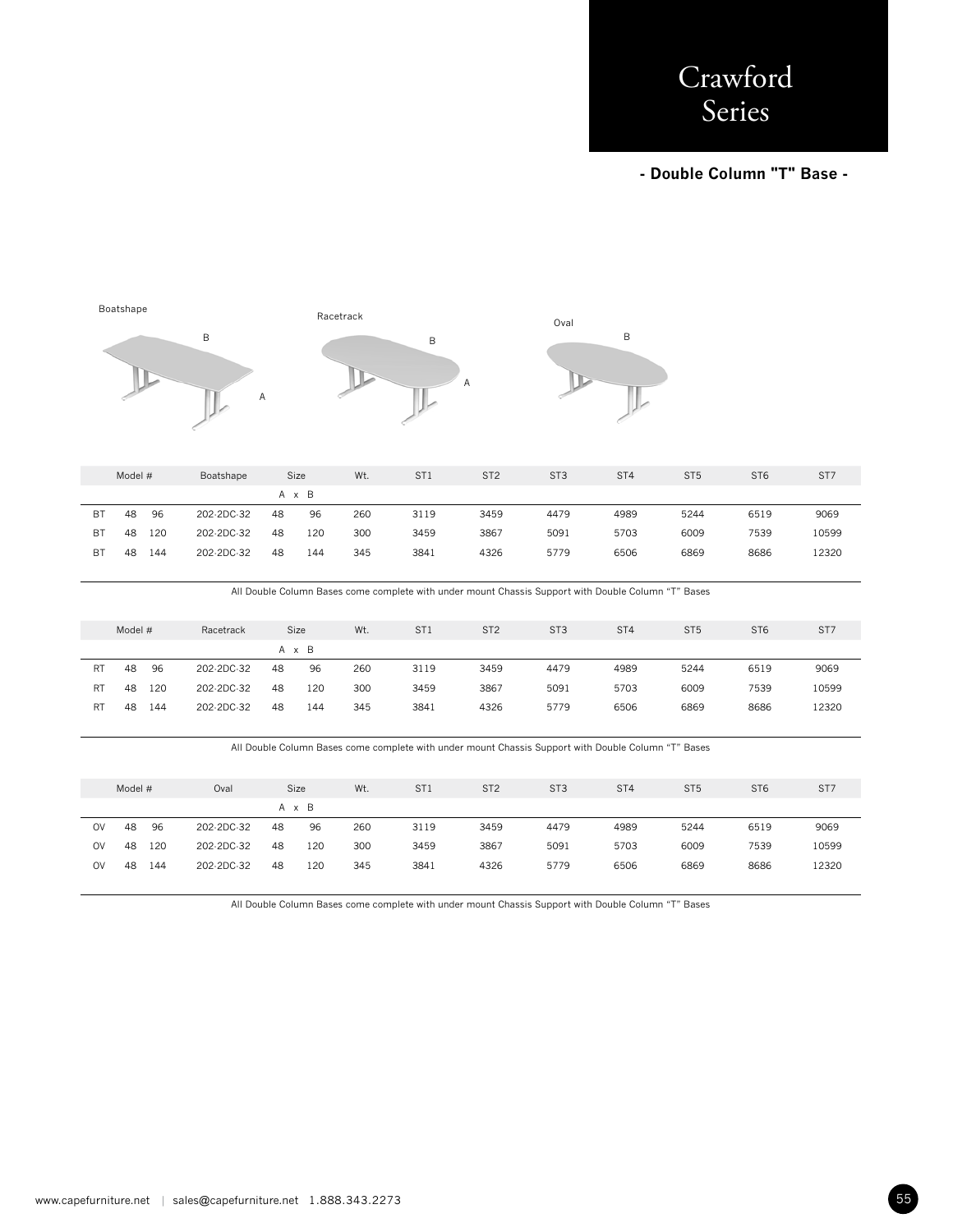## **- Single Column "X" Base -**

|                | <b>ADD</b> | Options:                                                                                       |
|----------------|------------|------------------------------------------------------------------------------------------------|
| LIST per table | 50.00      | EQ-1: Equalizer Glide (Set of 4), (table height remains at 29" with Glide)                     |
| LIST per table | 100.00     | TWC-1: Twin Wheel Swivel Locking Caster (Set of 4), (table height remains at 29" with casters) |
| LIST per table | 320.00     | HDC-1: Heavy Duty Locking Casters (Set of 4), (table height remains at 29" with casters)       |
| LIST per table | 105.00     | #24 Concealed Caster                                                                           |
| LIST per table | 170.00     | Flip Top Option, X Base: Tables up to 60" in size                                              |
| LIST per table | 120.00     | Bar or Counter Height                                                                          |
| LIST per table | 80.00      | (Please indicate Height on order) Non Standard Heights                                         |
| LIST per table | 220.00     | Polished Chrome Upcharge                                                                       |
|                |            |                                                                                                |

|                                | * 3" Diameter Single Column, 14 Gauge                                                                   |
|--------------------------------|---------------------------------------------------------------------------------------------------------|
|                                | * Foot is All Welded 3" round formed tube, with welded and polished round bullet ends                   |
|                                | * Includes Standard Screw in Adjustable Glides (Model GL-1)                                             |
| <b>Standard Base Features:</b> | * Mounting Plate: 12" x 12" x 3/16" Thick, all Welded to the top of Column                              |
|                                | * Flip Box and Connector Bars ALWAYS finished in Cape Standard Black Epoxy                              |
|                                | * Standard table height is 29.5" from floor to surface unless otherwise specified, Upcharges May Apply. |
|                                | * Pricing based on any Standard Cape Epoxy                                                              |
|                                |                                                                                                         |
|                                |                                                                                                         |
|                                | * All Tops have partical board core, unless otherwise specified                                         |
|                                | * Standard Top Thickness: 1 1/8"                                                                        |
|                                | * Standard Cape Laminates: (CUSTOM LAMINATES UPON REQUEST)                                              |
| <b>Standard Top Features:</b>  | Formica (-58 Finish Only)                                                                               |
|                                | Wilsonart (-60 Matte Finish only)                                                                       |
|                                | Nevamar (-T Textured Finish Only)                                                                       |
|                                | Arborite (-CA Cashmire Finish Only)                                                                     |

Pionite **(Suede Finish Only)**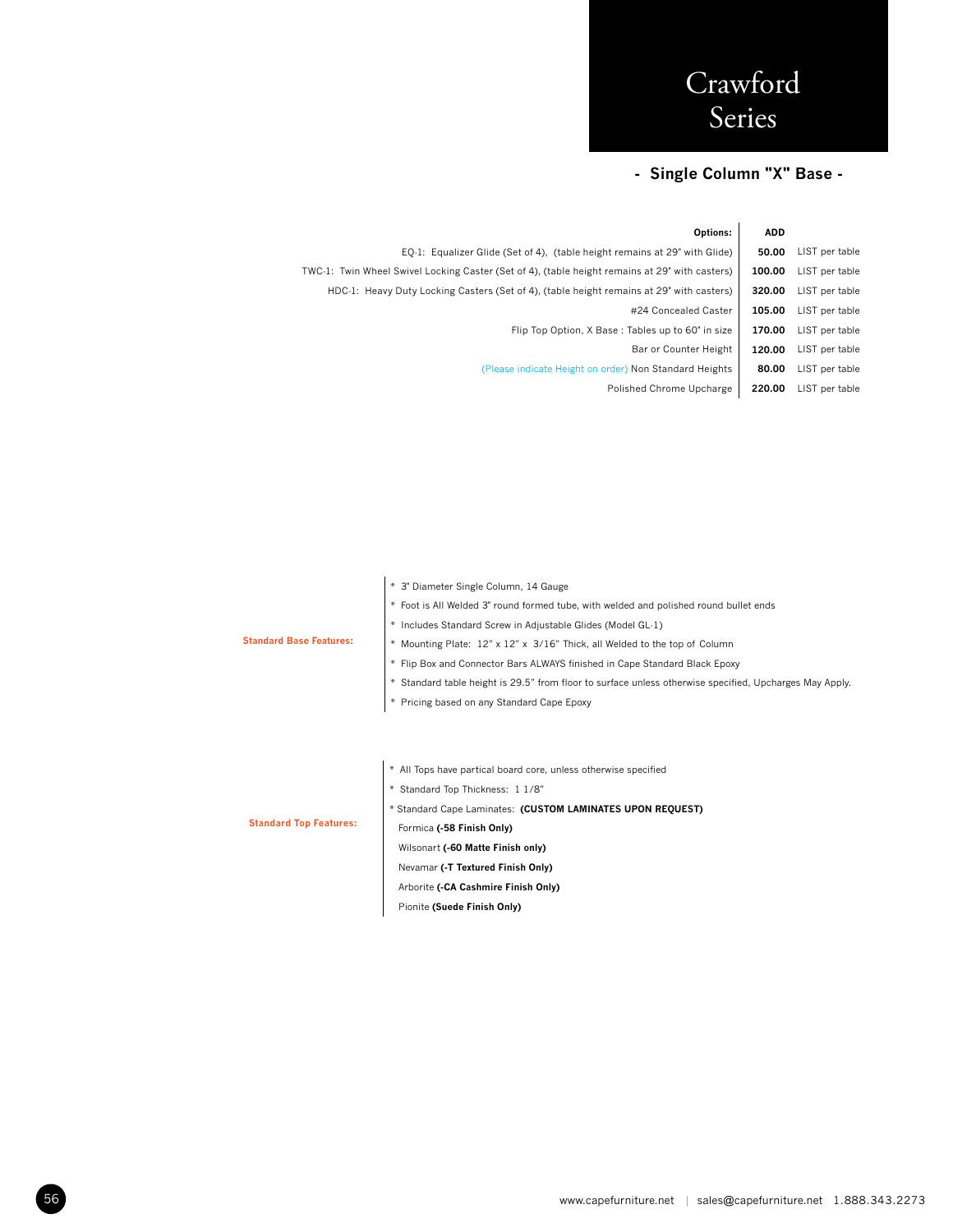### **HOW TO READ CODES: SQ 4848 204-36 SQ**= Square **4848** = Top Size: 48" x 48"

**204-36=-104**= Model 204 Crawford,-**36**=36" Spread "X" Base



### **- Single Column "X" Base -**

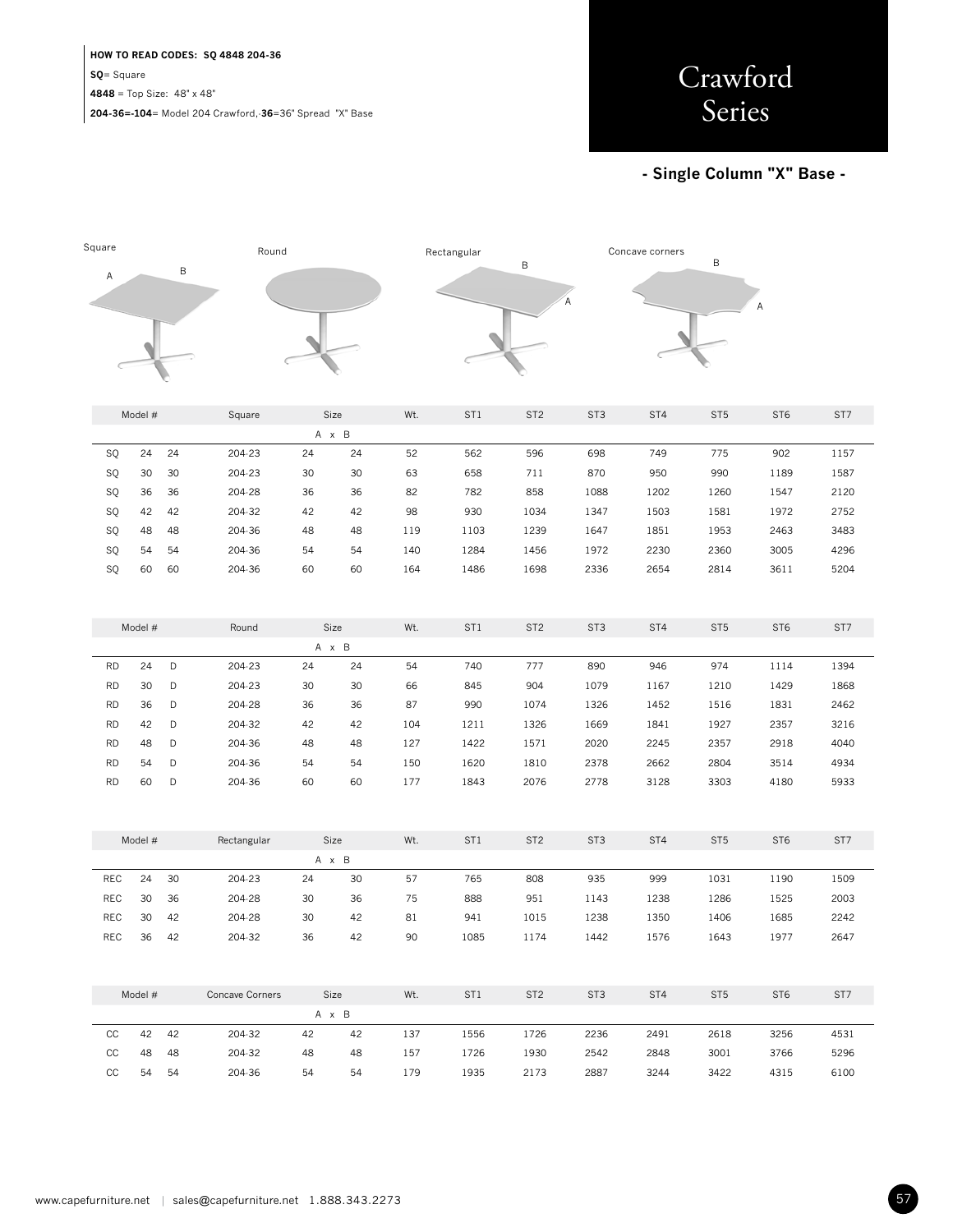### **- Four Column "X" Base -**

| <b>ADD</b> | Options:                                                                                       |
|------------|------------------------------------------------------------------------------------------------|
| 50.00      | EQ-1: Equalizer Glide (Set of 4), (table height remains at 29" with Glide)                     |
| 100.00     | TWC-1: Twin Wheel Swivel Locking Caster (Set of 4), (table height remains at 29" with casters) |
| 320.00     | HDC-1: Heavy Duty Locking Casters (Set of 4), (table height remains at 29" with casters)       |
| 105.00     | #24 Concealed Caster                                                                           |
| 170.00     | Flip Top Option, X Base: Tables up to 60" in size                                              |
| 180.00     | Bar or Counter Height                                                                          |
| 140.00     | (Please indicate Height on order) Non Standard Heights                                         |
| 225.00     | Polished Chrome Upcharge                                                                       |
|            |                                                                                                |

|                                | * Four (4), 3" Diameter Columns, 14 Gauge                                                               |
|--------------------------------|---------------------------------------------------------------------------------------------------------|
|                                | * Foot is All Welded 3" round formed tube, with welded and polished round bullet ends                   |
|                                | * Includes Standard Screw in Adjustable Glides (Model GL-1)                                             |
| <b>Standard Base Features:</b> | * Mounting Plate: 12" x 12" x 3/16" Thick, all Welded to the top of Column                              |
|                                | * Flip Box and Connector Bars ALWAYS finished in Cape Standard Black Epoxy                              |
|                                | * Standard table height is 29.5" from floor to surface unless otherwise specified, Upcharges May Apply. |
|                                | * Pricing based on any Standard Cape Epoxy                                                              |
|                                |                                                                                                         |
|                                |                                                                                                         |
|                                | * All Tops have partical board core, unless otherwise specified                                         |
|                                | * Standard Top Thickness: 1 1/8"                                                                        |
|                                | * Standard Cape Laminates: (CUSTOM LAMINATES UPON REQUEST)                                              |
| <b>Standard Top Features:</b>  | Formica (-58 Finish Only)                                                                               |
|                                | Wilsonart (-60 Matte Finish only)                                                                       |
|                                | Nevamar (-T Textured Finish Only)                                                                       |
|                                | Arborite (-CA Cashmire Finish Only)                                                                     |

Pionite **(Suede Finish Only)**